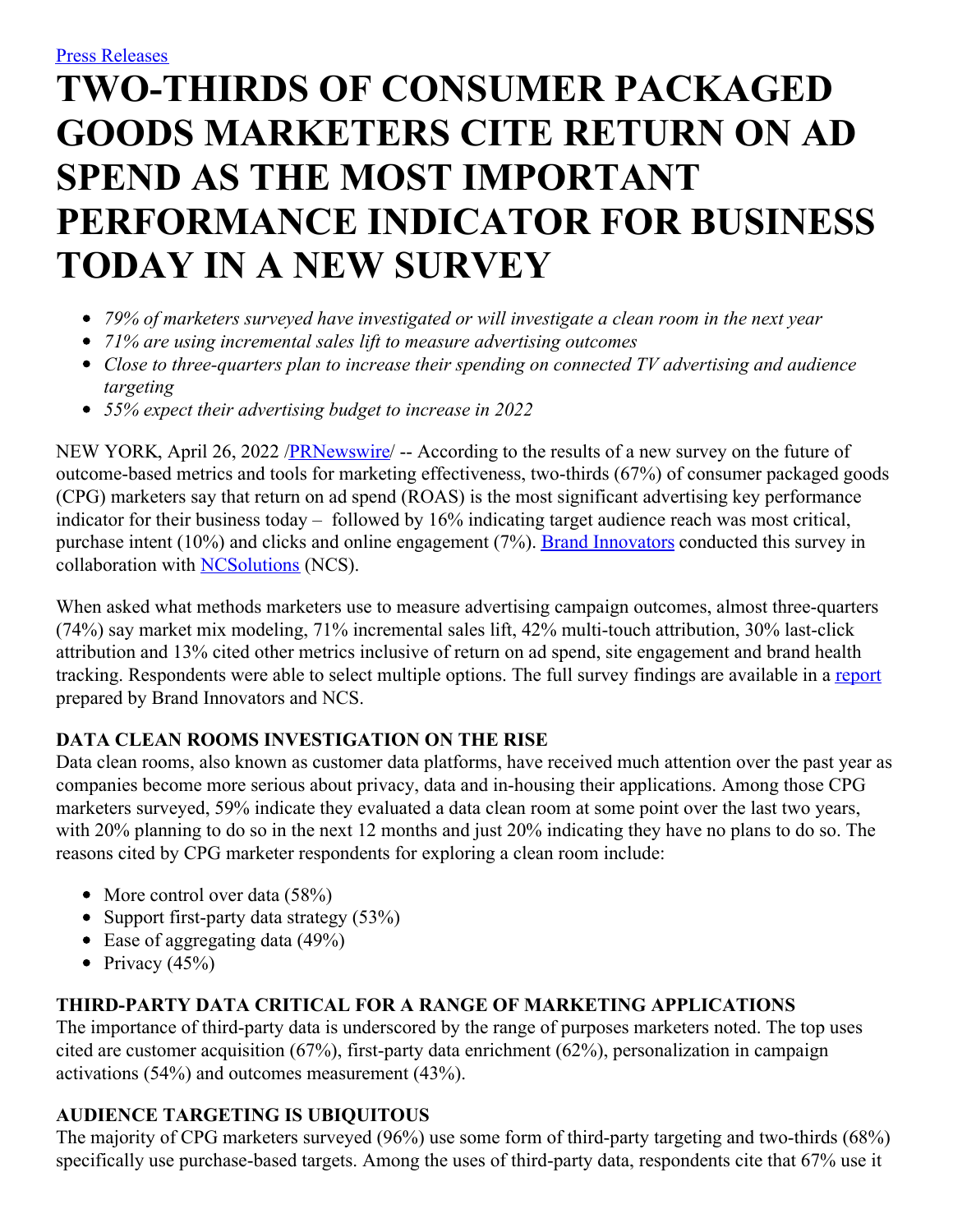for new customer acquisition, 62% for first-party data enrichment, 53% for personalization in campaign activations and 43% for outcomes measurement.

"The pandemic has accelerated and necessitated changes in our industry. This is the very reason we sought to collaborate with Brand Innovators on this CPG specific survey," commented Lance Brothers, chief revenue officer, NCSolutions. "CPG marketers face the eventual demise of cookies, changes to consumer privacy and the pandemic evolution of consumer behavior. This confluence of disruptions makes it critical to have the right campaign performance metrics at your fingertips. At NCS, our core business is to enable CPG brands with the right metrics like ROAS and sales lift, and empower our clients with actionable data and the right insights to be competitive."

### **OPTIMISM ABOUT 2022, CONNECTED TV AND SOCIAL MEDIA**

The outlook for more significant investment in advertising in 2022 vs. 2021 is strong with over half of respondents (55%) expecting their budgets to increase while 18% of respondents expect a decrease in funding. Thirty percent of marketers say their budgets would increase between 1 and 10%, 10% predicted a rise of between 11-to-21% and 14% said their budgets would rise by more than 21%. Twenty-eight percent of those surveyed expect their budgets to remain the same.

As for marketing channels which brands plan to increase their media budgets in this year, more than twothirds (71%) selected connected TV. Other top picks are social media (59%), retailer media networks and search–tied (49%) and mobile (35%). Marketers were able to select as many channels as they wished.

"These types of B2B consumer packaged goods insights are incredibly useful for CPG marketers to provide visibility into how other brands are thinking and acting about advertising effectiveness in today's marketplace. We are thrilled to be releasing these B2B survey results in collaboration with NCSolutions," said David Teicher, chief content officer from Brand Innovators. "A huge thank you goes out to all the survey participants; we appreciate your insights and intelligence as we all shape the future of our industry."

Other findings:

- In terms of changes they foresee in their campaigns/media strategies as a result of the active and pending Apple and Google privacy changes, the top responses cite "a greater emphasis on measuring the return on ad spend from campaigns (55%) and moving budget to addressable channels (39%)
- 49% of marketers feel their demand-side platform needs to optimize the bid price for their programmatic activation, 36% say it's somewhat important and 6% indicate it's unimportant

The NCSolutions team will be presenting high-level findings from this survey at the 2022 Brand Innovators Spring Media Planning Summit in New York on April 26 at 4:00 p.m.

#### **ABOUT THE B2B SURVEY**

The b2b focused survey, conducted in Q4 of 2021 by Brand Innovators, Inc. in collaboration with NCS, set out to examine CPG marketers' advertising spending plans and attitudes towards a range of next-generation marketing and advertising effectiveness tools and the various issues impacting their efficiency and the effectiveness of their ad campaigns. There were 69 CPG marketers surveyed. To read more about the findings, you can **[download](https://c212.net/c/link/?t=0&l=en&o=3515476-1&h=809355680&u=https%3A%2F%2Finfo.ncsolutions.com%2Fcpg_brand_report&a=download+the+full+report)** the full report.

#### **ABOUT NCS**

[NCSolutions](https://c212.net/c/link/?t=0&l=en&o=3515476-1&h=967571267&u=https%3A%2F%2Fwww.ncsolutions.com%2F&a=NCSolutions) (NCS) makes advertising work better. Our unrivaled data resources powered by leading providers combine with scientific rigor and leading-edge technology to empower the CPG ecosystem to create and deliver more effective advertising. With NCS's proven approach, brands are achieving continuous optimization everywhere ads appear, through purchase-based audience targeting and sales measurement